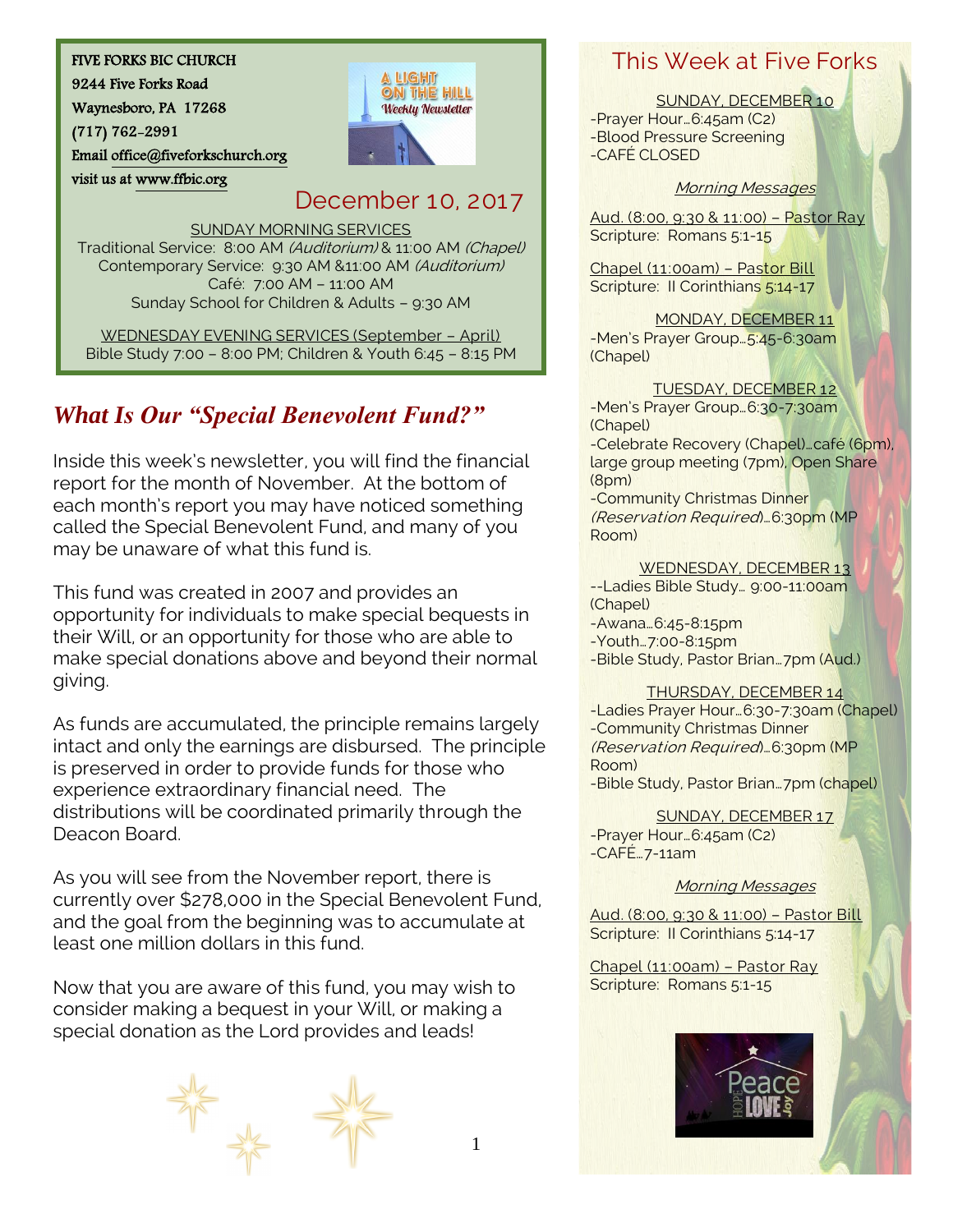## *2017 Community Christmas Dinner*



6:30pm each night Tuesday, December 12 Thursday, December 14

Make your reservation as soon as possible as some nights fill up quickly! There is no cost, but you must make a reservation. Donations are accepted to help with the cost for next year. We do request that Five Forks Church attendees bring some cookies to share as dessert for the evening.

Seats are numbered, so when you arrive, please check-in at the reservation table in the lower lobby for your assigned seat(s).

Invite your friends, family and neighbors for a night of food and fellowship!!

To reserve your seat, please fill out the Reservation Request Form that was placed in your mailbox and return to Julie Tiedemann's mailbox or you may call the church office at 717- 762-2991 or email julie@ffbic.org.

Reminder: If you or part of your party are unable to attend on the night you reserved, please notify the church office as soon as possible @ 717-762-2991 o[r julie@ffbic.org](mailto:julie@ffbic.org) so that the seating can be made available to others.



Next Sunday, on December 17th, all of our services will be led by a Christmas choir in a joyful morning of Christmas music. We are excited to celebrate the Christmas season with you this year. Thank you for being an amazing part of our Five Forks Family! We look forward to seeing you there.

### Attendance

ATTENDANCE (December 3)

Sunday's Worship Total = 760 8:00 Auditorium = 169 9:30 Auditorium = 352 11:00 Auditorium = 169 11:00 Chapel = 43 Bible Connection = 15 Nursery (9:30 & 11:00) = 12

Total Sunday School = 248

Wed. Eve. (Dec. 6) = 294

### Food Pantry " Item of the Month" for DECEMBER:

Peanut Butter

Place donations in the orange tub in the lower lobby.

> **Operation** Christmas Child December:

Pray for the children who will be receiving Christmas Shoeboxes.

Place donations in the designated boxes in the lower and upper lobbies.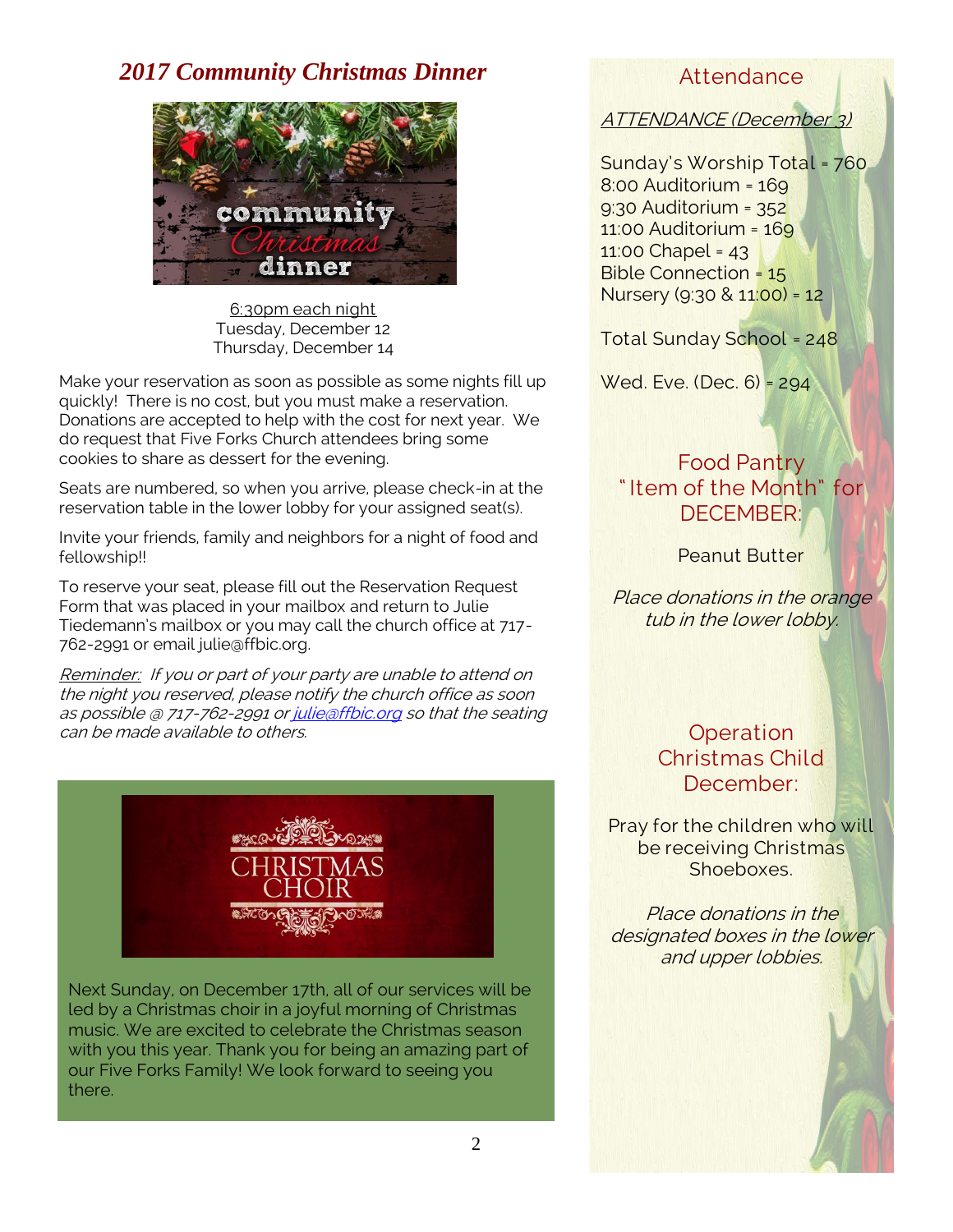# *Important Information Regarding…*



This year Christmas Eve falls on a Sunday and so we will not be having our normal Sunday morning services.

There will be five services held throughout the day on the  $24<sup>th</sup>$ , and all five of them – including the two morning services – will adopt a Christmas Eve format.

In all five services there will be congregational singing, a short meditation (not a sermon), communion and candle lighting.

Here are the times and locations of the five Christmas Eve Services:

- 9:30am (Traditional Service) in the Chapel
- 10:00am (Contemporary Service) in the Auditorium
- 3:30pm (Contemporary Service) in the Auditorium
- 4:30pm (Traditional Service) in the Chapel
- 5:00pm (Contemporary Service) in the Auditorium

### Please note:

The two morning services will *not* follow the same format as our normal Sunday morning services. Instead, they will follow the same format that will be used at the three later services that day. Pastor Shaun will bring the meditation in the Auditorium services, and Pastor Bill will bring the meditation in the Chapel services. We look forward to gathering together on the 24<sup>th</sup> and celebrating the birth of our Savior and Lord!

# *Five Forks Bell Choir*



Have you heard the Five Forks Bell Choir play for Sunday Service? Have you asked yourself...how do they do that?

Now is your chance to find out. We have an opening for a ringer...don't worry, reading music is not a requirement...we can teach you what you need to know. We just need you to commit to a weekly rehearsal (Mondays from 6:30-7:30) from Labor Day to Mother's Day. Come with a willingness to have fun, "make a joyful noise", and desire to serve the Lord.

If you are interested in ringing, please contact Janice Besecker at 717.709.1490 or [jlbesecker@comcast.net](mailto:jlbesecker@comcast.net) as soon as possible.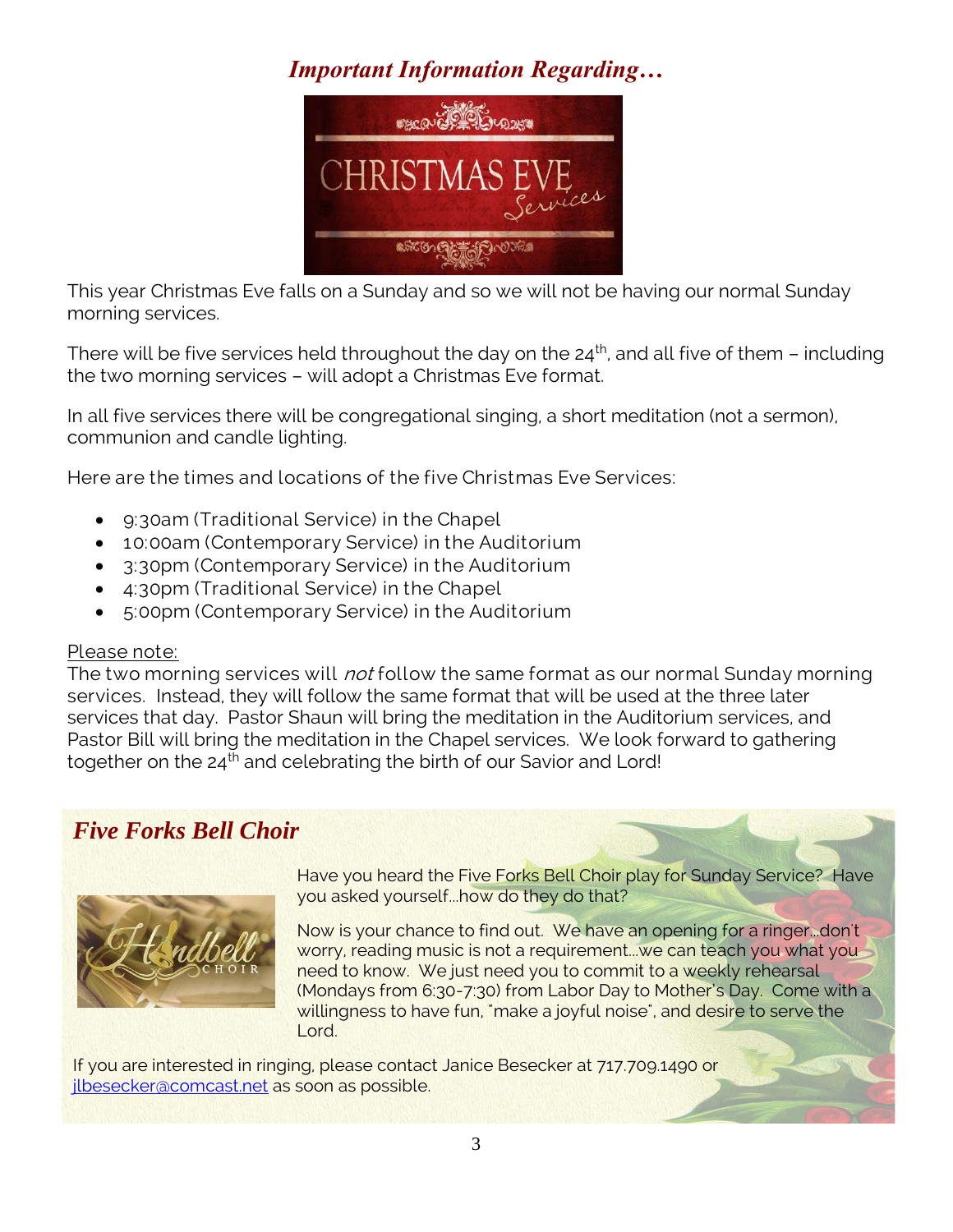

Bob Boswell Dottie Boswell Mary Cordell Larson Wenger



Dear Church Family,

We want to thank all of you for your acts of kindness with your prayers, visits, cards, and our Willow Tree Angels with the passing of our dear dad, Melvin Peck. He will surely be missed by all of us, but we know he is with our Heavenly Father and no longer in pain.

A special thanks to Pastor Bill for being there the night of his passing. We want to also thank Pastor Ray and Pastor Bill for a beautiful service. Love in Christ,

Dorie Rowe, Brenda Monn, Dianne Carbaugh, Phyllis Pfeiffer, and Joyce Hade

## *From Your Parish Nurse*



The next Alzheimer's Support Group meeting will be held this Wednesday, December  $13<sup>th</sup>$  at 2pm in the Bryson Room in Colestock Health Center at Quincy Village.

The topic is "open discussion" so bring your questions and comments to the meeting. Heather Coy will also discuss the "Memory Care" units at Quincy and will also talk about the difference between "personal care" and "assisted living".

If you have questions, contact Barb Tengler at 717-762-3372.



New To The Library

Silent Cry (Q-NEW) -by Dorothy Newton Raised in poverty, then married to an abusive NFL superstar, Dorothy's life is today one of recovery and victory.

Keeping the Faith (F-FOR) -by Marie Fortune

Guidance for Christian women facing abuse.

Misty Inn Series (B-HEN) Inspired by M. Henry' books Willa & Ben have just moved to Chincoteague Island where their parents have opened a B&B. Here they meet new friends and have new adventures.

### Tales From Maple Ridge (B-GIL)

-by Grace Gilmore Set on a farm in Illinois in 1892, this series follows a small town community through the eyes of 8-year-old Logan Pryce. ---Beautiful illustrations.

The Baxter Family Love Story (L-KIN) -by Karen Kingsbury

Catching the Wind (L-DOB) -by Melanie Dobson

A Time to Stand (L-WHI) -by Robert Whitlow

God Bless the Broken Road (L-DOR) -by Jennifer Dornbush



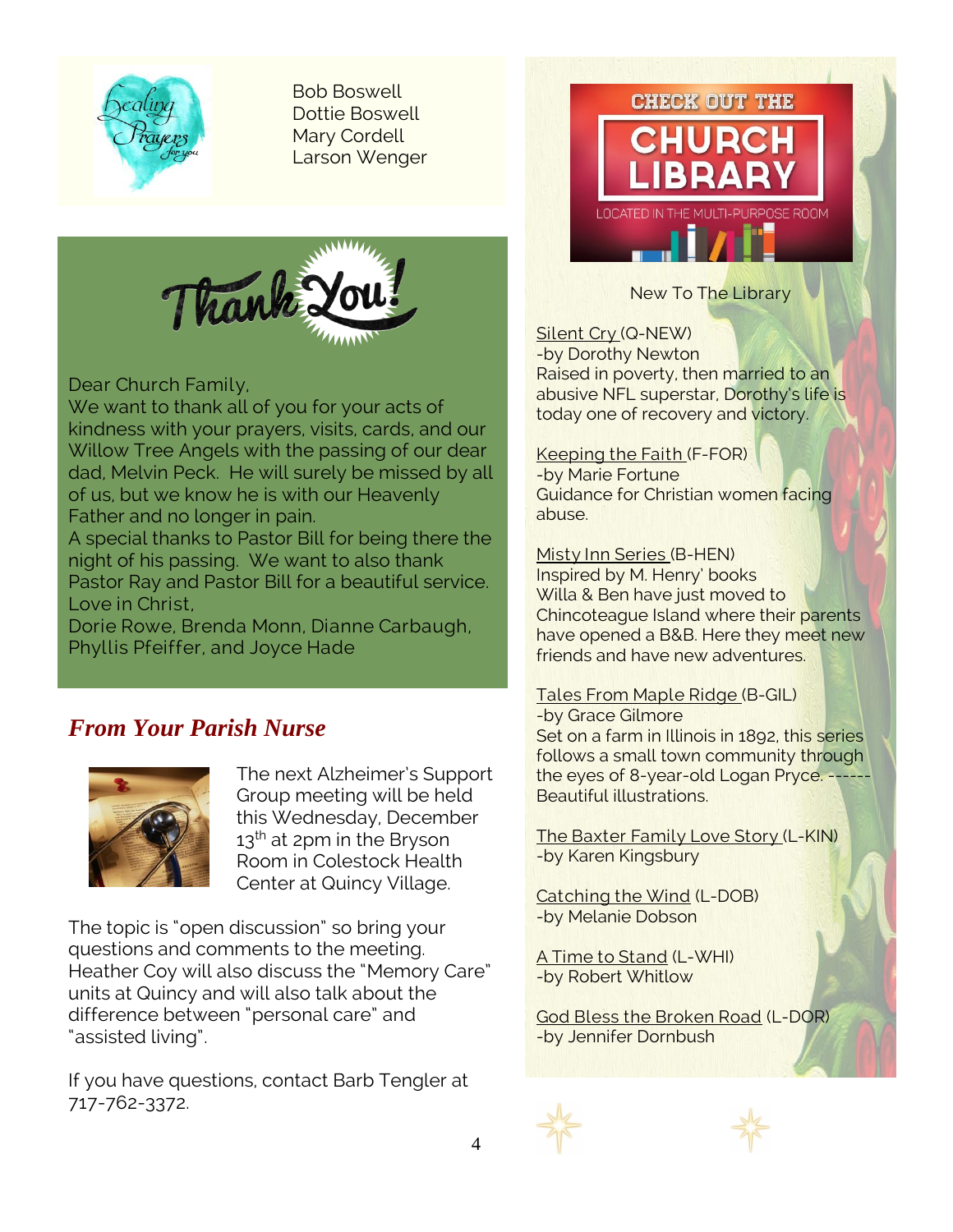*2018 Boys & Girls Basketball 1 st – 6 th Grades*



If you want to make new friends while learning techniques, skills, and the game of basketball, this may be for you!

Dates: (8 Saturdays) January 6, 13, 20, 27 February 3, 10, 17, 24

### Schedule:

9:00 – 10:00am – 1<sup>st</sup> & 2<sup>nd</sup> grade 10:15 – 11:15am – 3<sup>rd</sup> & 4<sup>th</sup> grade 11:30am – 1:30pm – 5<sup>th</sup> & 6<sup>th</sup> grade \*\*This schedule may change depending on participation.

To sign up, complete the registration form that was placed in your mailbox and return to Dwayne Buhrman's mailbox or contact Dwayne at 717-765-4784.

Parents: Your help is needed to help make this successful. If you have questions or interested in assisting with this program, please contact Doug Miller (717-263-4789) or Dan Izer (717-504-2051).



### *Financial Update – November 2017*

GENERAL FUND

#### SUMMARY FOR THE MONTH

Balance November 1, 2017 = \$73,432.83

November Contributions = \$108,363.23 (This includes contributions from October 29 which were not included in October's report)

Weekly goal = \$21, 211

October 29 = 20,344 November 5 = \$26,497 November 12 = \$16,539 November 19 = \$25,856 November 26 = \$20,341

November Expenses = \$82,608.16

Balance November 30, 2017 = \$99,187.90

Note: We have carried an unusually high balance throughout the year due to the fact that we budgeted for a full time Youth Director, and did not actually fill this position until this month.

SUMMARY FOR THE YEAR (2017 Spending Plan) Year To Date Goal = \$1,018, 128 Year To Date Actual = \$997,393 Over/Under YTD Goal = -\$20,735

### SPECIAL ACTIVITES FUND

Balance November 1, 2017 = \$206,225.77 November Income = \$14,594.54 November Expenses = \$23,828.40 Balance November 30, 2017 = \$197,991.91

#### CONTINGENCY FUND

Balance November 30, 2017 = \$158,881 (2017 gain = \$208)

#### SPECIAL BENEVOLENT FUND

Balance January 1, 2017 = \$246,084.00 2017 Gains = \$32,778.00 Balance November 30, 2017 = \$278,862.00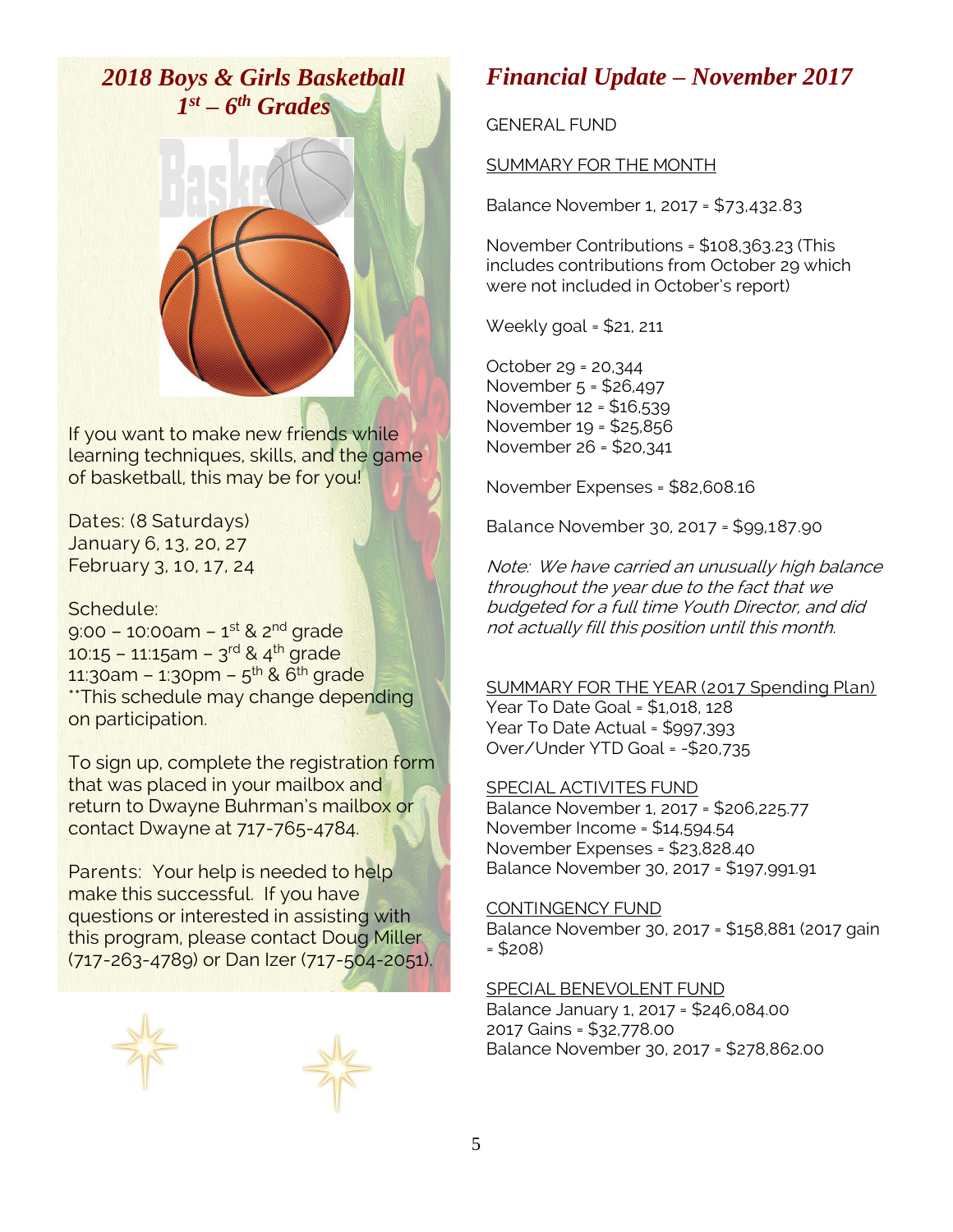# *To All Quilters Or Those Who Want To Be*



We will be having a quilting get-together for those who are interested, the second Monday of the month, beginning January 8<sup>th</sup>. .

There will be a presentation of a project or skill to learn and then a project for ministry to work on. We will meet in the chapel wing from 9am-12pm.

You can be an experienced quilter or someone who wants to learn. We would love to help you and to fellowship together. Let us know if you plan on attending and we will be giving you more information as the time gets closer.

Karen Butts will be heading up this ministry. If you are interested or have any questions, please contact her at [717-655-7475](tel:(717)%20655-7475) or [717-495-2804](tel:(717)%20495-2804) or email [zmgm4@comcast.net](mailto:zmgm4@comcast.net)

# *Recycling Update*



A big thanks to everyone who has and continues to bring your aluminum cans to our church. As always, please place them in the recycling containers placed throughout our campus.

All proceeds from this ministry support our missionaries. God Bless!

### *Girls' Day Out Women's Conference -Sponsored by Pregnancy Ministries, Inc.*

*Saturday, January 27…9am – 3:30pm* 

*Come early! Registration, shopping & continental breakfast begin at 8:00am.*

*Coffee bar, Fun vendors, Continental breakfast, Delicious lunch. And girl time!*

*Be Brave, Growing Up and Moving On: Dare to be honest about the areas where you are stuck; Identify the places where the Lord desires to work in your life; See beyond your current circumstances to the plan He has for your life; Position yourself to bravely tackle the obstacles that keep you from becoming the woman He created you to be.*

*Otterbein Ministry Center 912 S. Potomac St. Waynesboro, PA 17268* 

*Admission by donation to Pregnancy Ministries, Inc.*

*RSVP by January 17th online at [www.pregnancyministries.org/events](http://www.pregnancyministries.org/events) or call 717-267-3738.* 

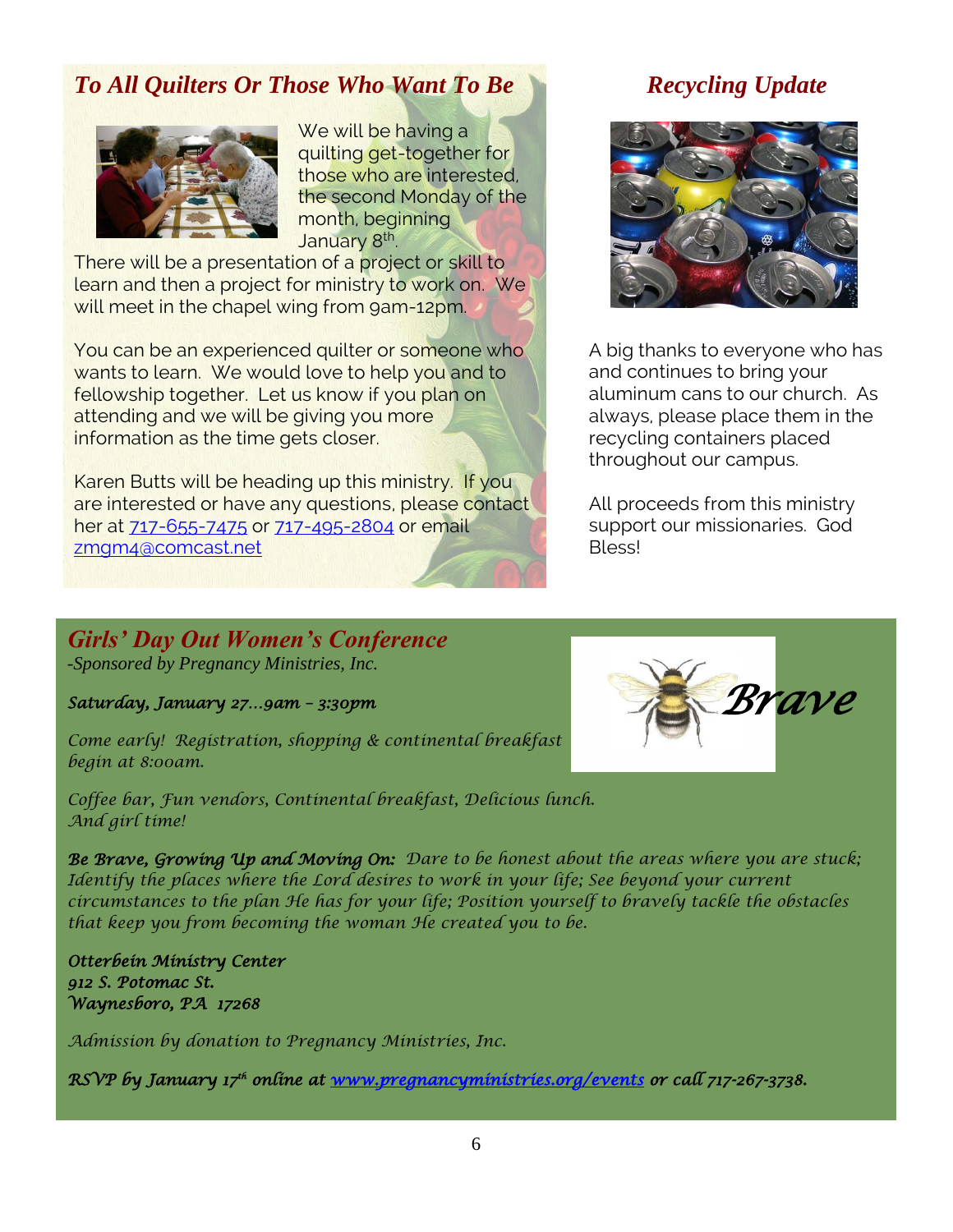

*Below is a list of events and activities that the youth are assisting with, participating in or will be invited to be part of:*

*"You can find more information about our events, including permission slips, on the church website or join us on Facebook; our group name is; Five Forks BIC Youth Group, or see Pastor Shaun.*

*\*Please be aware that there is extra financial assistance available to any youth that may need it. Do not let money be the reason that you do not participate! (See Pastor Shaun)*



Christmas Cheer & Hershey Park - All teens (6th - 12th grade) are invited to join us on Sunday, December 10th (9:30am - 6pm) as we take Sunday school on the road. We'll be heading to Quincy Home for the morning to spread some Christmas cheer to the residents. We'll sing some Christmas carols together (no, you don't have to be able to sing!) and read the Christmas story. We'll also have an opportunity to visit and talk with residents. It will be well worth your time. Following our time at Quincy Home, we'll be heading to Hershey Park for the

afternoon, where we can enjoy the rides and the park will be decorated with Christmas lights. We'll stop by and visit Santa's reindeer and of course, our trip wouldn't be complete without a visit to Chocolate World and the "Chocolate Ride"! (All 6<sup>th</sup> & 7<sup>th</sup> grade students will walk through the park with a youth leader.) You do need a permission slip and the cost for this event is \$5. Also, bring some money for a meal at the park. We'll return to Five Forks for pick up at 7pm!



Carry Trays at Christmas Dinners - All teens are encouraged to sign up to help carry trays at the Five Forks Christmas dinners; for families with children or for elderly who need an extra set of hands as they go through the food line. You would need to be here from 6:30pm – 7:30pm and you'll even get a free, delicious meal out of it! We will have signup sheets at youth group, so sign up to help out! Talk to your small group leader for details. (Christmas dinner dates are: December 8, 12, 14).

Pedal to the Metal for the Kettle - The Five Forks youth group NEEDS YOUR COINS! You've seen them, standing at shopping malls during Christmas or outside of Walmart. They're standing by a red kettle, hanging from a stand. They're dressed in red, green and white, trying to stay warm...and usually ringing a bell. No, they're not Santa's elves:) They are the Salvation Army bell ringers, collecting loose change and coins which will be used for their outreach to people less fortunate. It's a thankless job and very cold. So the Five Forks teens want to cheer up these folks and bring them a HUGE Christmas surprise and we need the whole church to be involved. For three Sundays in a row: November 26, December 3, 10...EVERYONE at Five Forks



(children, teens, adults) bring your loose change to church with you. Dig down in the deep cracks and crannies of your coats and jean pockets, your living room furniture, under your car seat, wherever you can